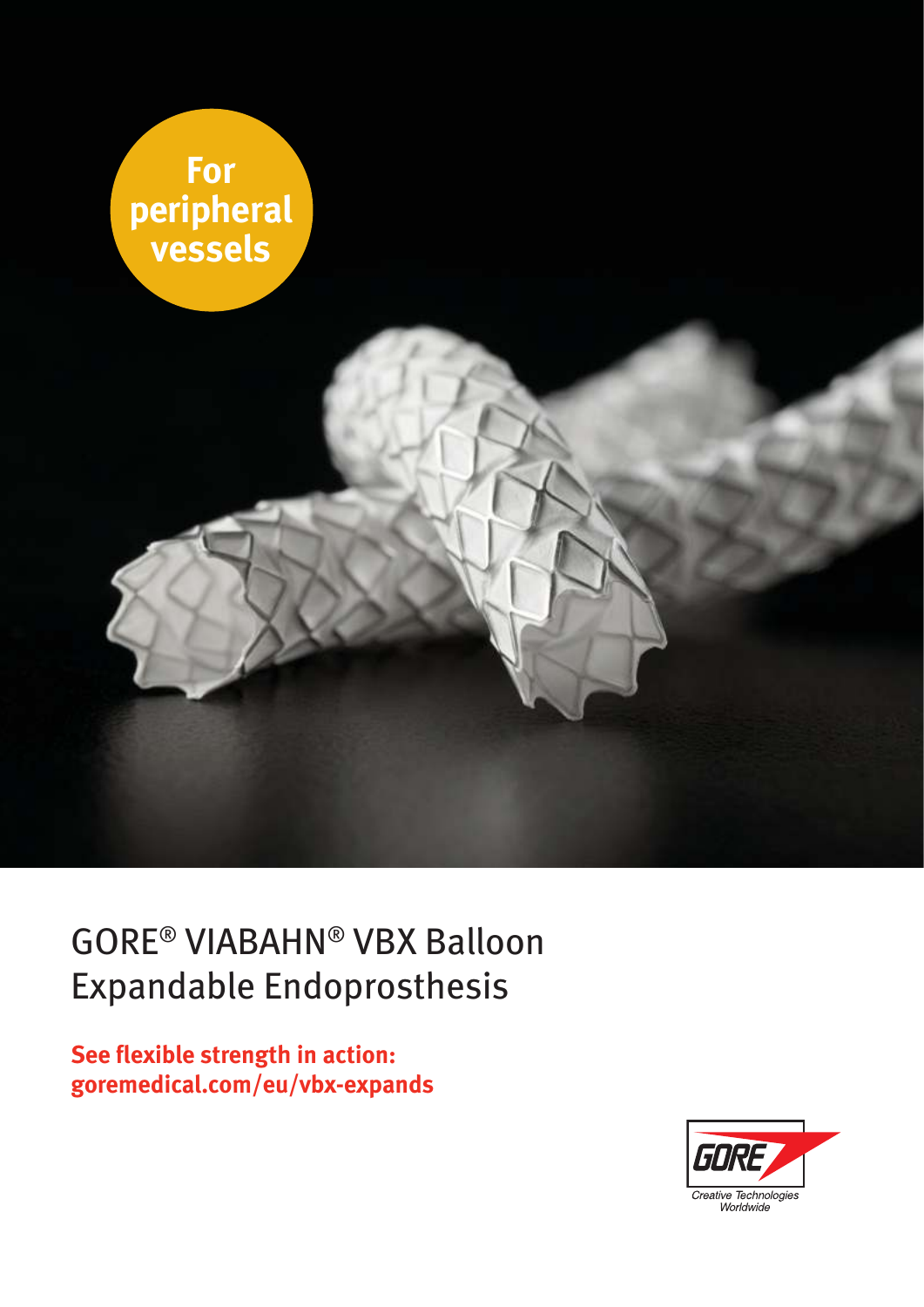

GORE® VIABAHN® VBX Balloon Expandable Endoprosthesis (VBX Stent Graft) offers precise delivery and positive outcomes in complex aortoiliac applications.\*,1

# Flexible strength.



#### **Iliac occlusive disease**

*Left: Tapered stent conformability Right: Kissing stent*

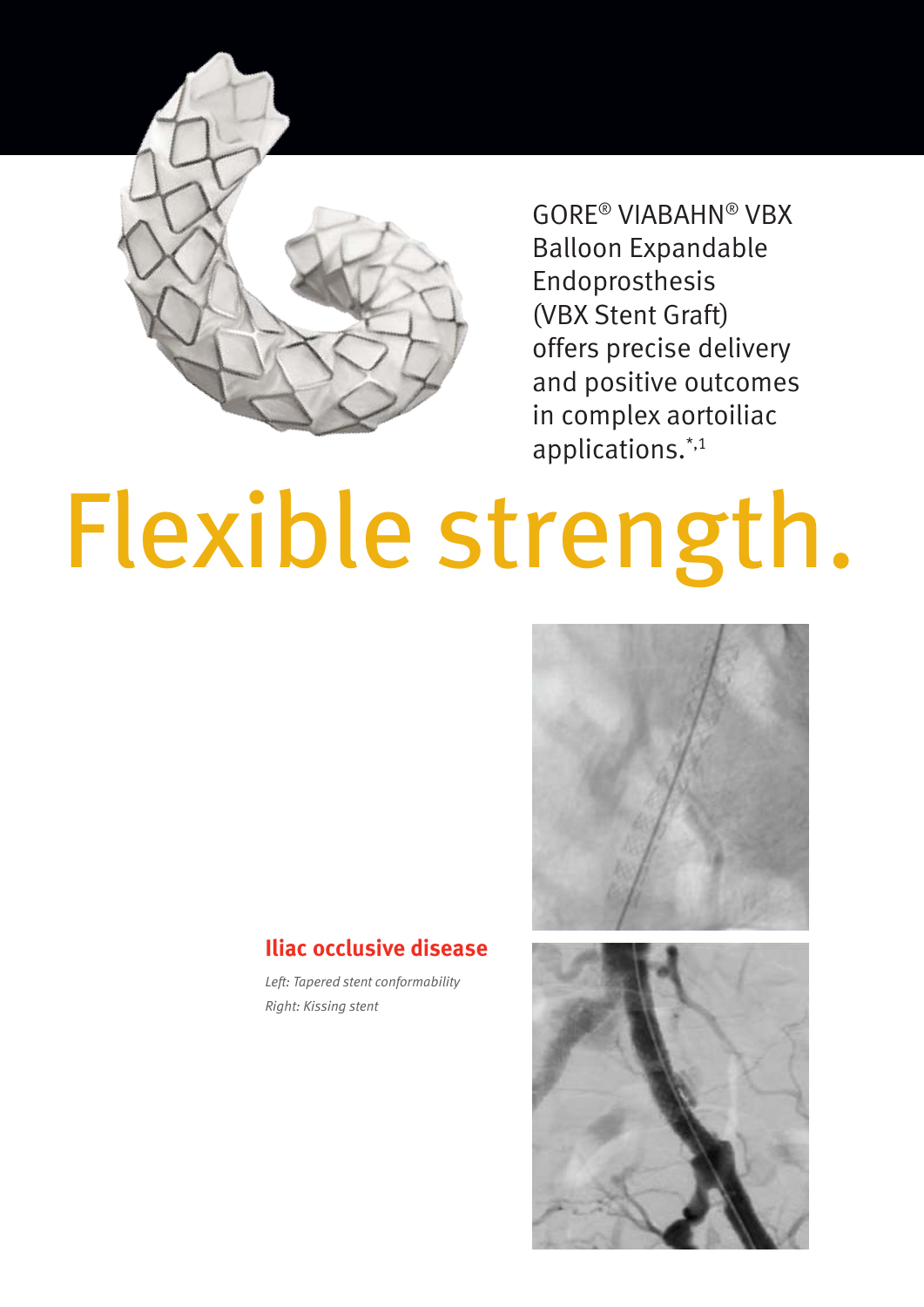#### **100% stent delivery**

0 stent dislodgement, including 18% that were contralateral deliveries.<sup>1</sup>

#### **100% restoration of lumen diameter**

≤ 30% residual stenosis due to high radial strength, even in highly calcified and noncompliant lesions.<sup>1</sup>



*Before After*





#### **100% maintenance of stent length**

Median length change was 0 mm, pre-deployed to final implant.<sup>1</sup>

## Proven success.

#### **96.9% primary patency**

In TASC II C & D lesions 95.3% primary patency.<sup>1</sup>